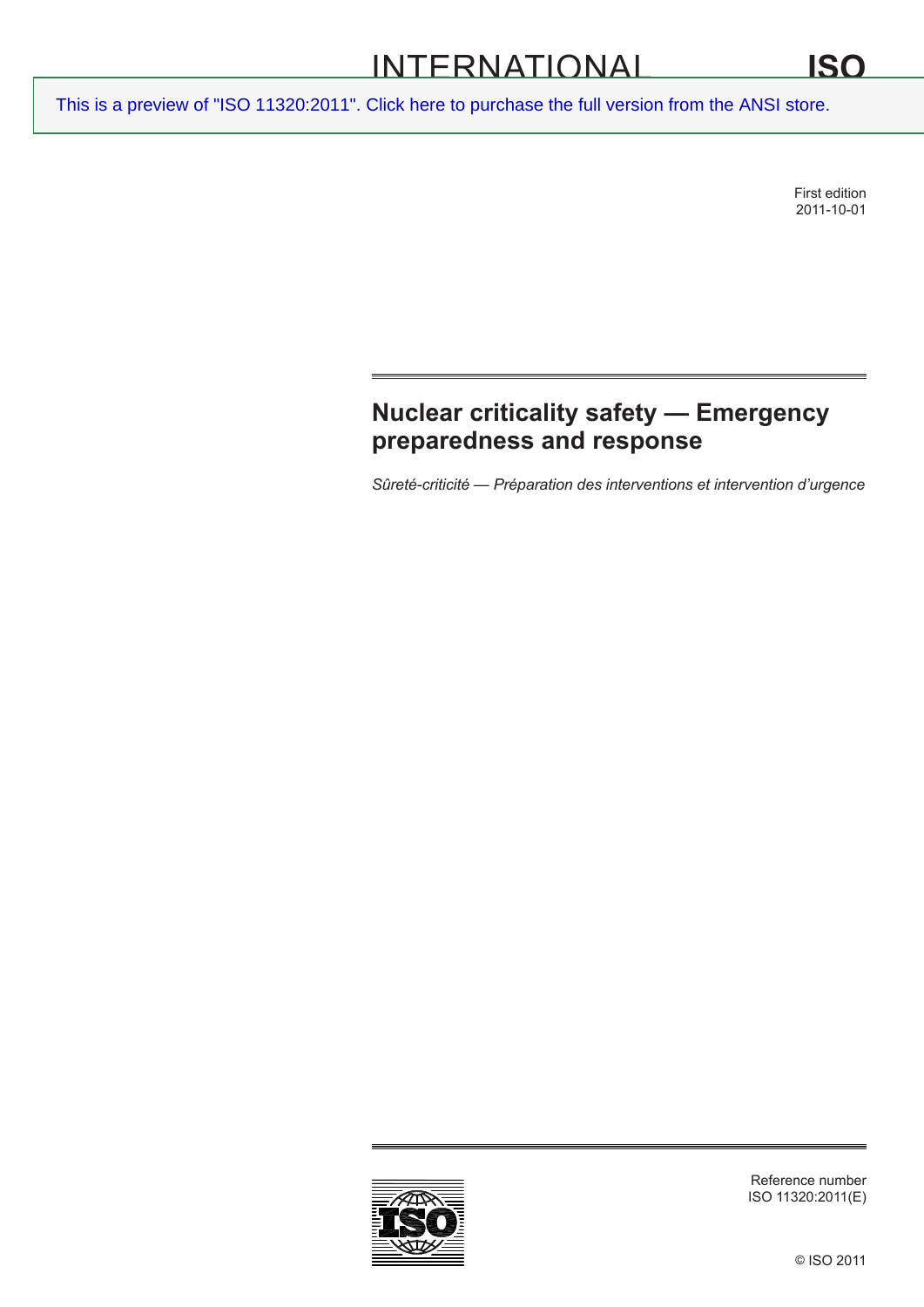

### **COPYRIGHT PROTECTED DOCUMENT**

#### © ISO 2011

All rights reserved. Unless otherwise specified, no part of this publication may be reproduced or utilized in any form or by any means, electronic or mechanical, including photocopying and microfilm, without permission in writing from either ISO at the address below or ISO's member body in the country of the requester.

ISO copyright office Case postale 56 • CH-1211 Geneva 20 Tel. + 41 22 749 01 11 Fax + 41 22 749 09 47 E-mail copyright@iso.org Web www.iso.org

Published in Switzerland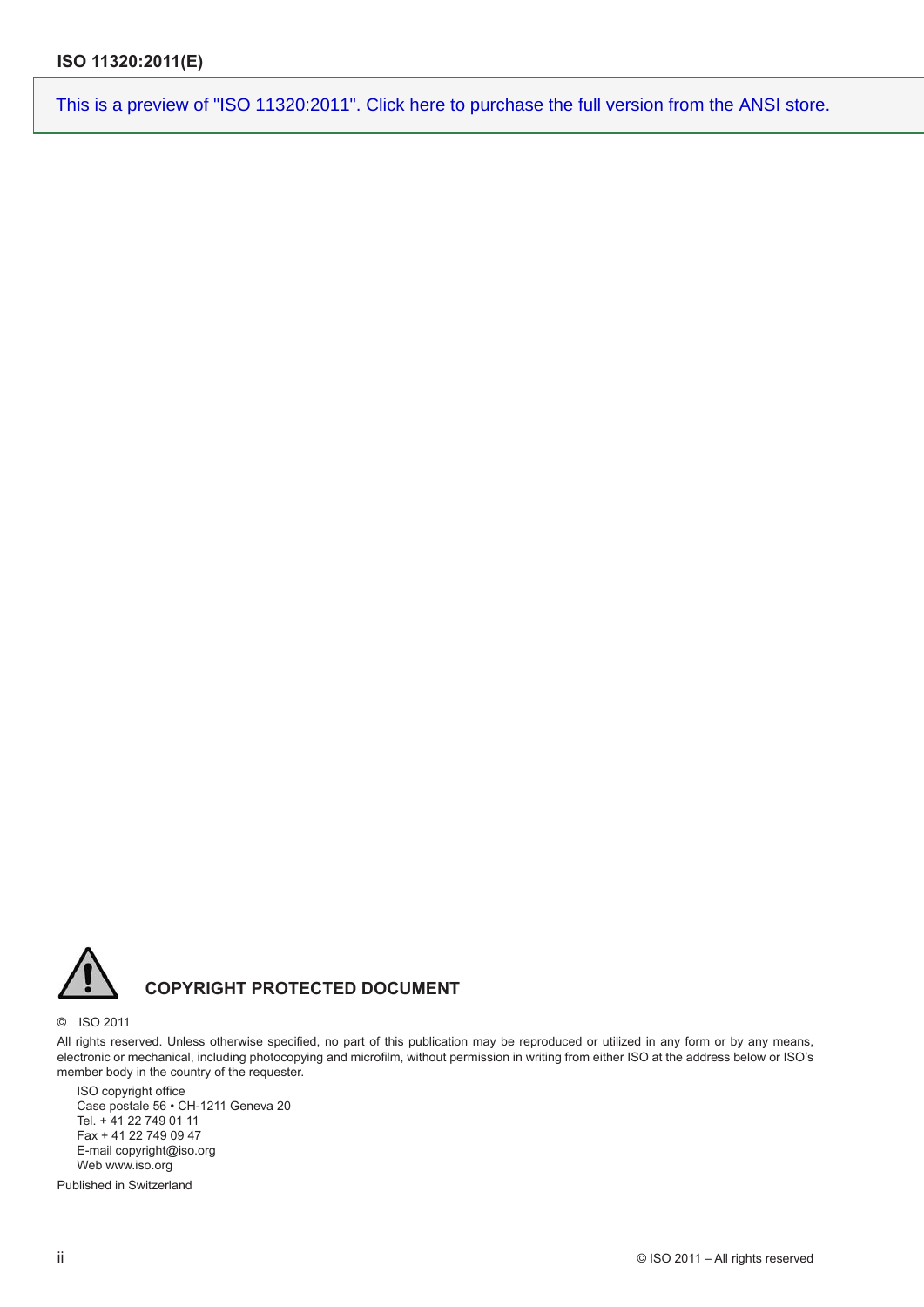| <b>Contents</b>        | Page |
|------------------------|------|
|                        |      |
|                        |      |
|                        |      |
| 2                      |      |
| 3                      |      |
| 4<br>4.1<br>4.2        |      |
| 4.3<br>4.4             |      |
| 4.5<br>4.6<br>4.7      |      |
| 5<br>5.1<br>5.2<br>5.3 |      |
|                        |      |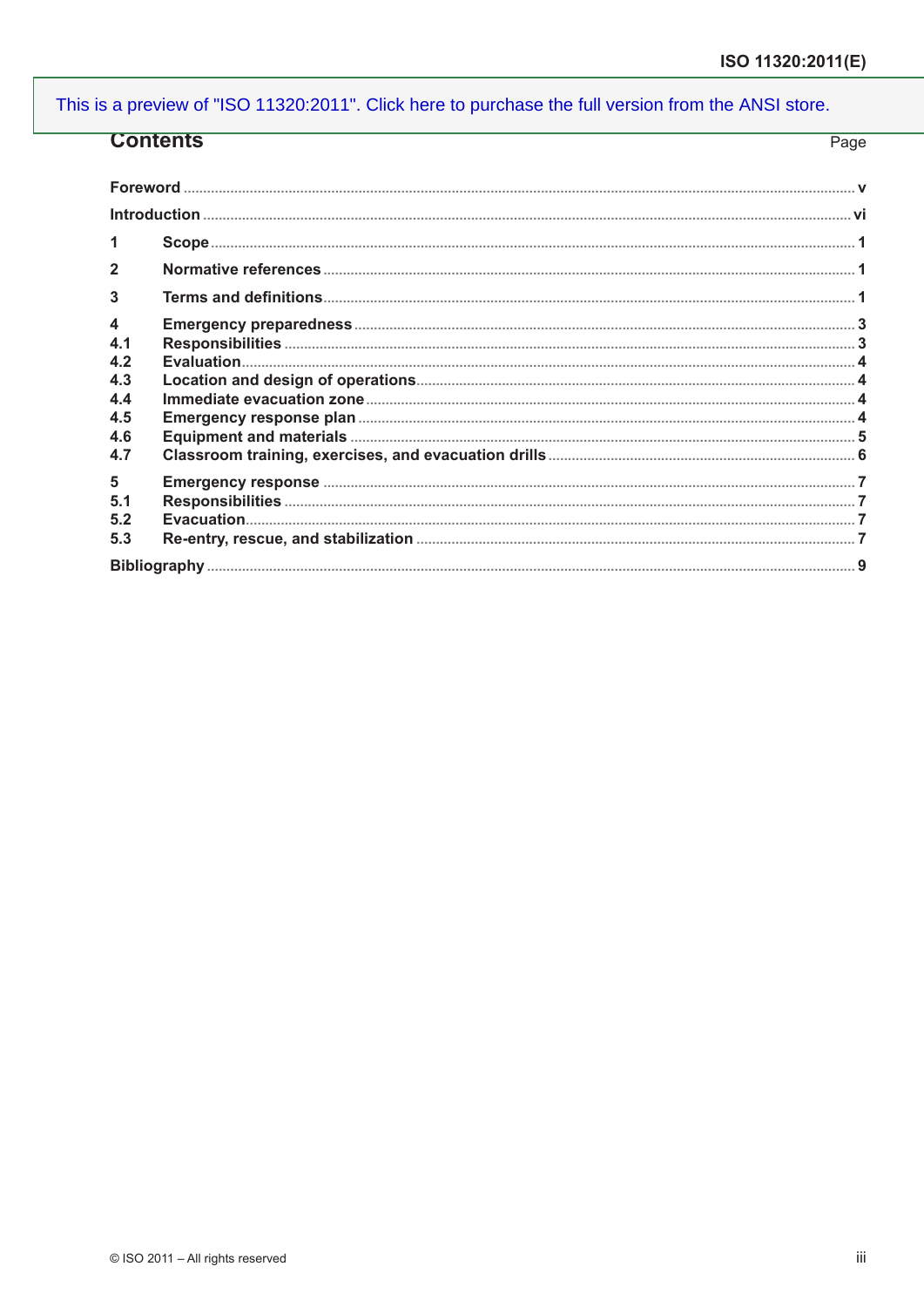#### **Foreword**

ISO (the International Organization for Standardization) is a worldwide federation of national standards bodies (ISO member bodies). The work of preparing International Standards is normally carried out through ISO technical committees. Each member body interested in a subject for which a technical committee has been established has the right to be represented on that committee. International organizations, governmental and non-governmental, in liaison with ISO, also take part in the work. ISO collaborates closely with the International Electrotechnical Commission (IEC) on all matters of electrotechnical standardization.

International Standards are drafted in accordance with the rules given in the ISO/IEC Directives, Part 2.

The main task of technical committees is to prepare International Standards. Draft International Standards adopted by the technical committees are circulated to the member bodies for voting. Publication as an International Standard requires approval by at least 75 % of the member bodies casting a vote.

Attention is drawn to the possibility that some of the elements of this document may be the subject of patent rights. ISO shall not be held responsible for identifying any or all such patent rights.

ISO 11320 was prepared by Technical Committee ISO/TC 85, *Nuclear energy, nuclear technologies, and radiological protection*, Subcommittee SC 5, *Nuclear fuel cycle*.